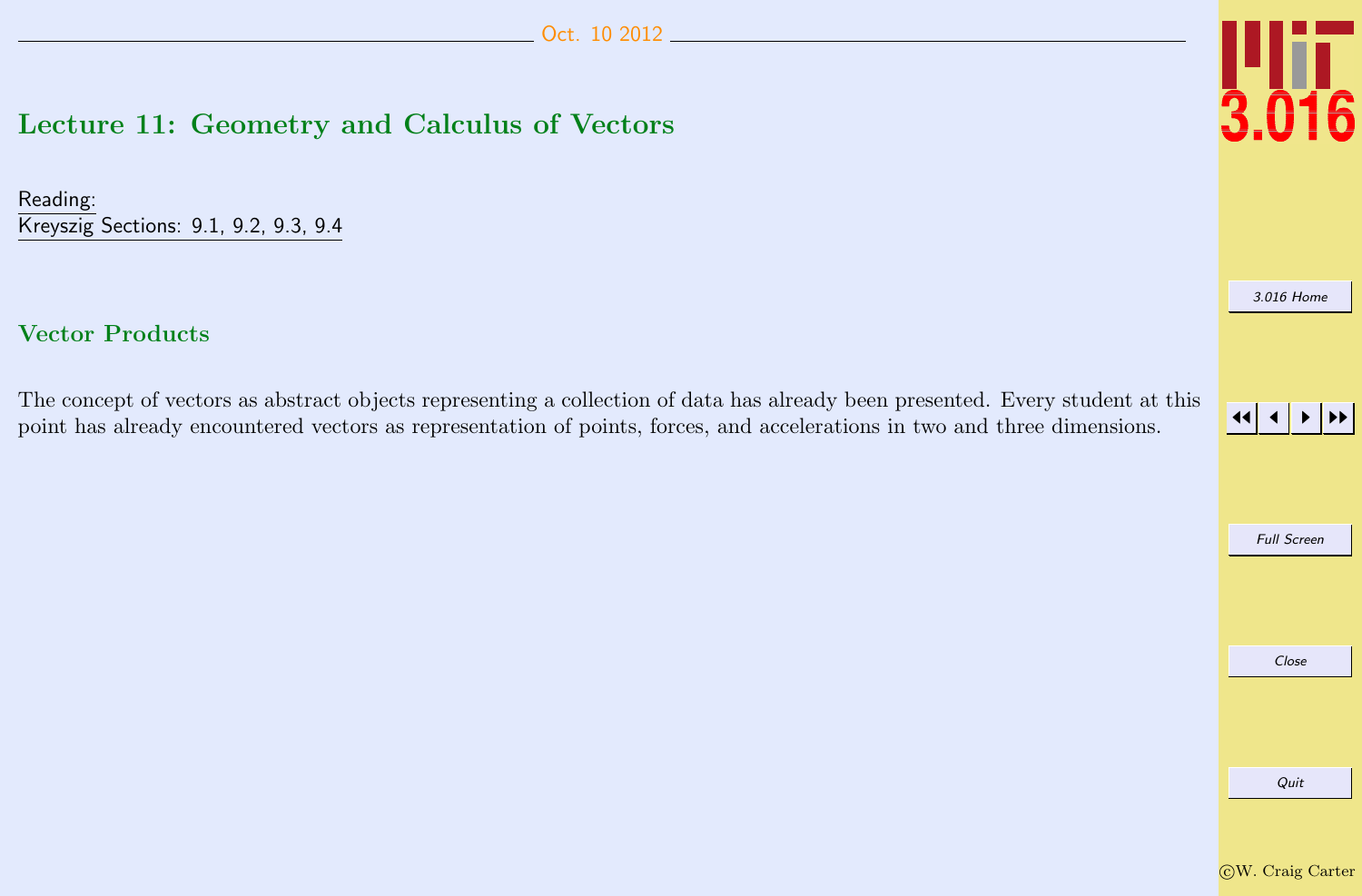## Review: The Inner (dot) product of two vectors and relation to projection

An inner- (or dot-) product is the multiplication of two vectors that produces a scalar.

 $\vec{a} \cdot \vec{a}$ 

$$
\vec{b} \equiv
$$
\n
$$
\equiv a_i b_i
$$
\n
$$
\equiv a_i b_j \delta_{ij} \text{ where } \delta_{ij} \equiv \begin{cases} 1 \text{ if } i = j \\ 0 \text{ otherwise} \end{cases}
$$
\n
$$
\equiv (a_1, a_2, \dots a_N) \begin{pmatrix} b_1 \\ b_2 \\ \vdots \\ b_N \end{pmatrix}
$$
\n
$$
\equiv (b_1, b_2, \dots b_N) \begin{pmatrix} a_1 \\ a_2 \\ \vdots \\ a_N \end{pmatrix}
$$

The inner product is:

 ${\bf linear, distributive\,}$   $(k_1\vec{a}+k_2\vec{b})\cdot\vec{c}=k_1\vec{a}\cdot\vec{c}+k_2\vec{b}\cdot\vec{c}$  $\textbf{symmetric}~~ \vec{a}\cdot\vec{b}=\vec{b}\cdot\vec{a}$ satisfies Schwarz inequality  $\|\vec{a}\cdot\vec{b}\|\leq \|\vec{b}\|\|\vec{a}\|$ 

ratifies triangle inequality  $\|\vec{a}+\vec{b}\| \leq \|\vec{b}\| + \|\vec{a}\|$ 

If the vector components are in a Cartesian  $(i.e.,$  cubic lattice) space, then there is a useful equation for the angle between two vectors:

$$
\cos \alpha = \frac{\vec{a} \cdot \vec{b}}{\|\vec{a}\| \|\vec{b}\|} = \hat{n_a} \cdot \hat{n_b}
$$
\n(11-2) 
$$
\text{QW. Craig}
$$



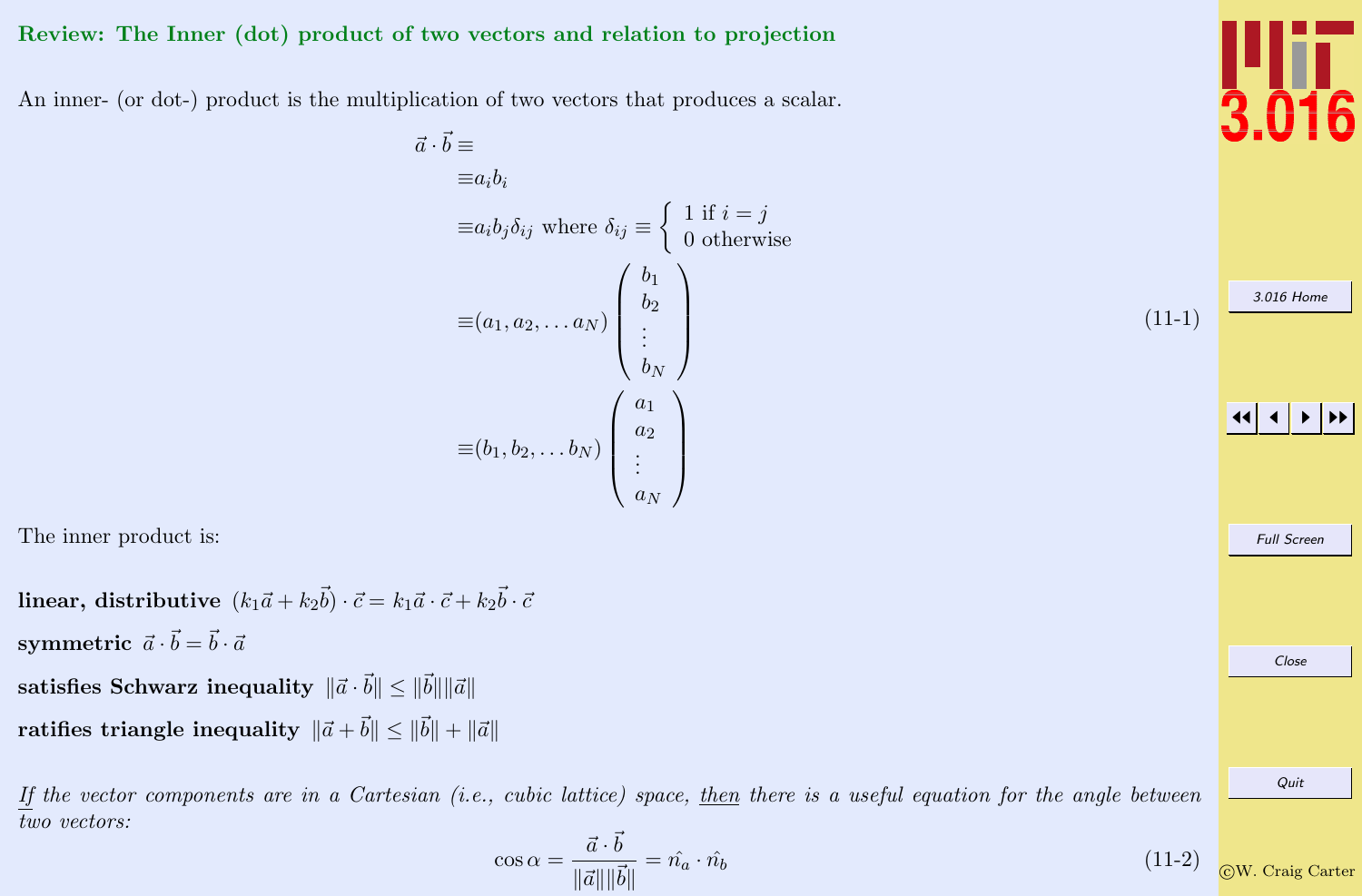where  $\hat{n_i}$  is the unit vector that shares a direction with *i*. Caution: when working with vectors in non-cubic crystal lattices (e.g, tetragonal, hexagonal, etc.) the angle relationship above does not hold. One must convert to a cubic system first to calculate the angles.

The projection of a vector onto a direction  $\hat{n}_b$  is a scalar:

$$
p = \vec{a} \cdot \hat{n_b} \tag{11-3}
$$

## Review: Vector (or cross-) products

The vector product (or cross  $\times$ ) differs from the dot (or inner) product in that multiplication produces a vector from two vectors. One might have quite a few choices about how to define such a product, but the following idea proves to be useful (and standard).

normal Which way should the product vector point? Because two vectors (usually) define a plane, the product vector might as well point away from it.

The exception is when the two vectors are linearly-dependent; in this case the product vector will have zero magnitude.

The product vector is normal to the plane defined by the two vectors that make up the product. A plane has two normals, but which normal should be picked? By convention, the "right-hand-rule" defines which of the two normals should be picked.

magnitude Given that the product vector points away from the two vectors that make up the product, what should be its magnitude? We already have a rule that gives us the cosine of the angle between two vectors, so a rule that gives the sine of the angle between the two vectors would be useful. Therefore, the cross product is defined so that its magnitude for two unit vectors is the sine of the angle between them.

This has the extra utility that the cross product is zero when two vectors are linearly-dependent (i.e., they do not define a plane).

This also has the utility, discussed below, that the triple product will be a scalar quantity equal to the volume of the parallelepiped defined by three vectors.



[3.016 Home](http://pruffle.mit.edu/3.016-2012/)

JJ J I II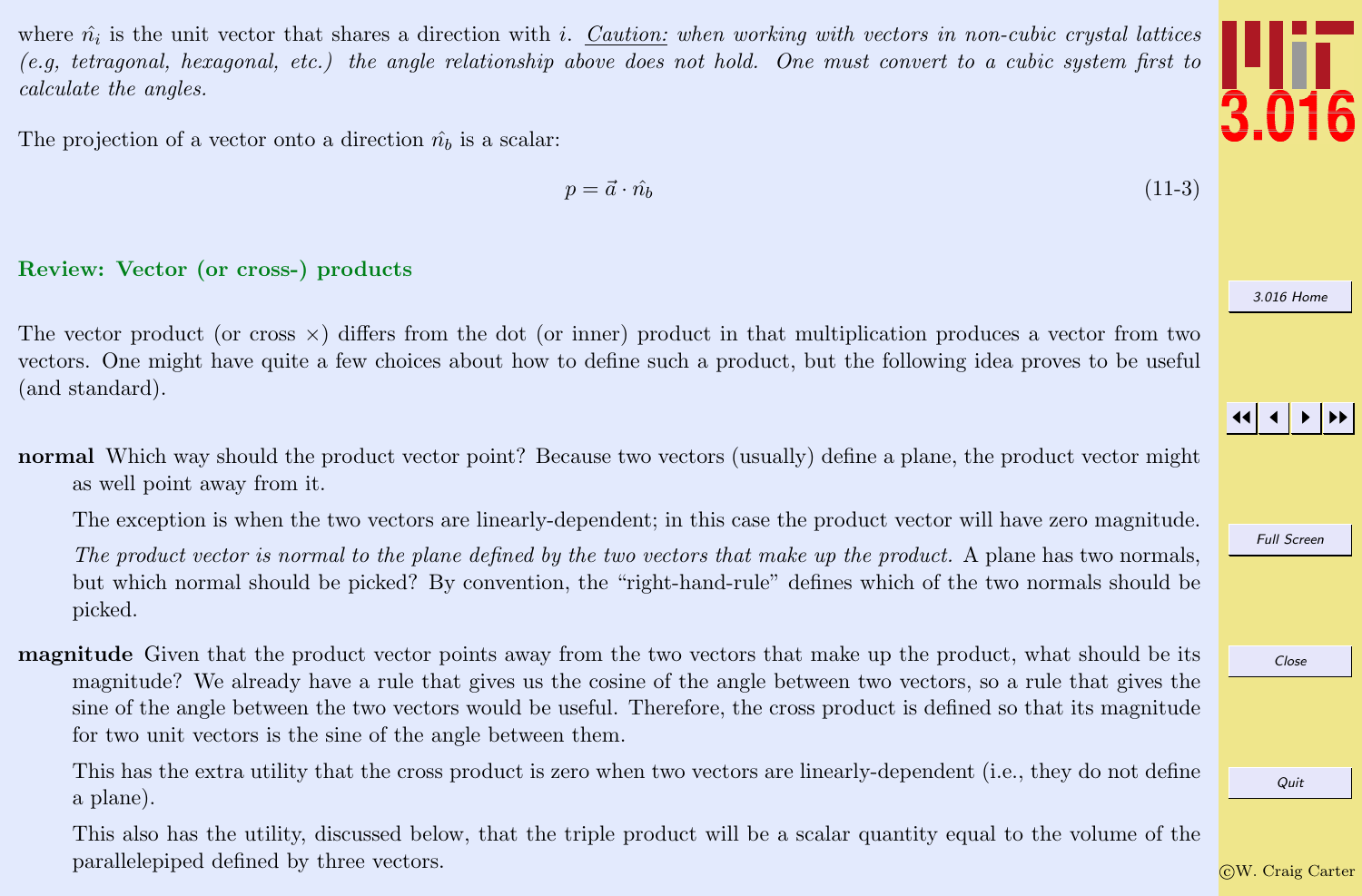<span id="page-3-0"></span>The triple product,

 $\vec{a} \cdot (\vec{b} \times \vec{c}) = (\vec{a} \times \vec{b}) \cdot \vec{c} =$  $\|\vec{a}\| \|\vec{b}\| \|\vec{c}\| \sin \gamma_{b-c} \cos \gamma_{a-bc} =$  $\|\vec{a}\|\|\vec{b}\|\|\vec{c}\|\sin\gamma_{a-b}\cos\gamma_{ab-c}$ 

where  $\gamma_{i-j}$  is the angle between two vectors i and j, and  $\gamma_{i-j-k}$  is the angle between the vector k and the plane spanned by i and j, is equal to the parallelepiped that has  $\vec{a}$ ,  $\vec{b}$ , and  $\vec{c}$  emanating from its bottom-back corner.

If the triple product is zero, the volume between three vectors is zero and therefore they must be linearly dependent.





[3.016 Home](http://pruffle.mit.edu/3.016-2012/)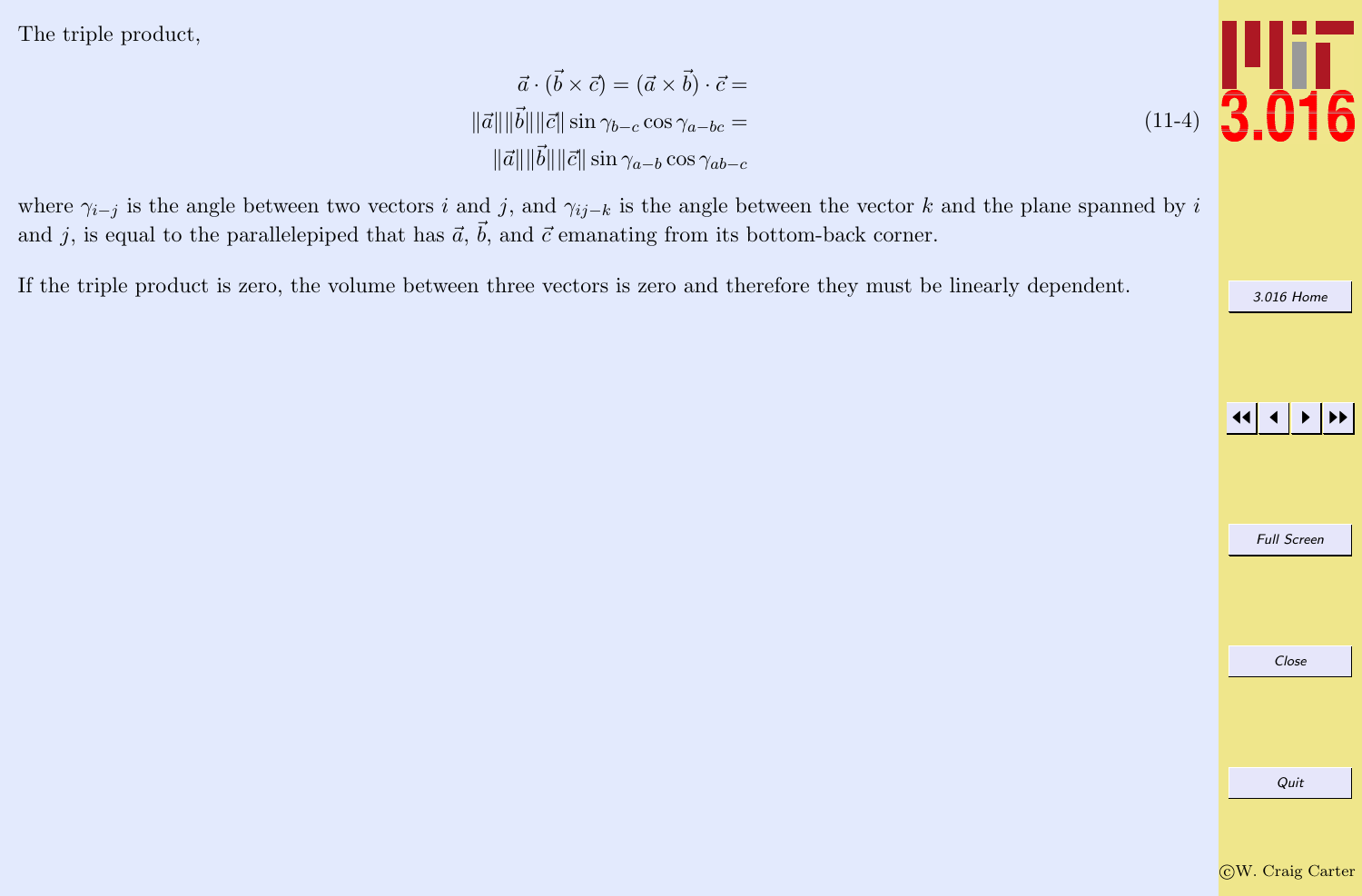<span id="page-4-0"></span>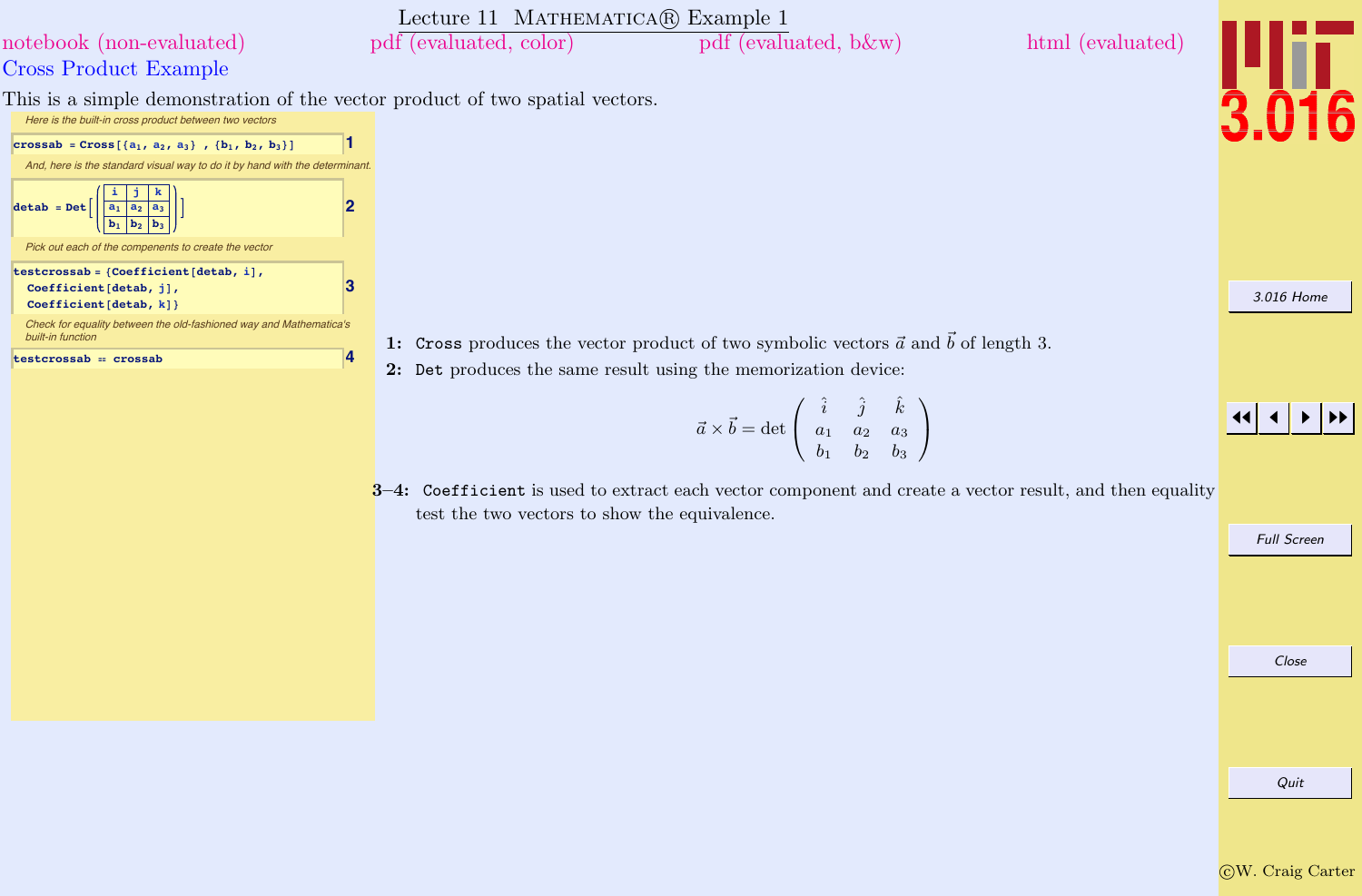<span id="page-5-0"></span>

|                                                                                                                                                                                                                                                                                                                                                                                                                                      |                | Lecture 11 MATHEMATICA(R) Example 2                                                                                                               |                    |
|--------------------------------------------------------------------------------------------------------------------------------------------------------------------------------------------------------------------------------------------------------------------------------------------------------------------------------------------------------------------------------------------------------------------------------------|----------------|---------------------------------------------------------------------------------------------------------------------------------------------------|--------------------|
| notebook (non-evaluated)                                                                                                                                                                                                                                                                                                                                                                                                             |                | pdf (evaluated, color)<br>$pdf$ (evaluated, b &w)<br>html (evaluated)                                                                             |                    |
| Visualizing Space-Curves as Time-Dependent Vectors                                                                                                                                                                                                                                                                                                                                                                                   |                |                                                                                                                                                   |                    |
| Examples of $\vec{x}(t)$ and $d\vec{x}/dt$ are illustrated as curves and as animations.<br>Create a trajectory of a point or a particle                                                                                                                                                                                                                                                                                              |                |                                                                                                                                                   |                    |
| $XVector[t]$ :=<br>$\{Cos[6 t], Sin[4 t], Sin[t] + Cos[t]\}$<br>ParametricPlot3D allows us to visualize the entire trajectory at once.<br>ParametricPlot3D[XVector[t],<br>$\{t, 0, 2\pi\}$ , PlotStyle $\rightarrow$ {Thick, Blue},<br>AxesLabel $\rightarrow$ {"x", "y", "z"}]<br>Here is a function to create a graphic with a variable end - point. We will<br>have the function remember when it has already computed a graphic, |                |                                                                                                                                                   |                    |
| trading memory for a possible speed-up.<br>$\texttt{paraplot}$ [ <i>time</i> ] := paraplot[ <i>time</i> ] =                                                                                                                                                                                                                                                                                                                          |                | 1: A list of three time-dependent components for $(x, y, z)$ is constructed as the function XVector.                                              | 3.016 Home         |
| ParametricPlot3D[XVector[t],<br>$\{t, 0, time\}$ , PlotStyle $\rightarrow$ {Thick, Blue},<br>AxesLabel $\rightarrow$ {"x", "y", "z"}]                                                                                                                                                                                                                                                                                                | З              | 2: ParametricPlot3D takes a three-component vector as an argument and then will plot the evolution<br>of the vector as a function of a parameter. |                    |
| Use manipulate on the graphics function to visualize how the curve<br>develops with its parameter                                                                                                                                                                                                                                                                                                                                    |                | 3: To visualize the evolution of the curve, it is useful to plot the resulting trajectory. We create a                                            |                    |
| Manipulate [paraplot [time],<br>$\{ \{\text{time}, \text{ 0.05} \}, \text{ 0.01, } 2 \pi \}$                                                                                                                                                                                                                                                                                                                                         |                | function that constructs a plot up to a variable end-point, time, which appears as the upper-bound<br>to ParametricPlot3D.                        |                    |
| However, we need to fix the length scale between frames, so we use the<br>last graphic to infer what PlotRange should be.                                                                                                                                                                                                                                                                                                            |                | 4: Manipulate provides an interactive animation of the curve's development.                                                                       |                    |
| Manipulate [Show [paraplot [time],<br>PlotRange $\rightarrow \{\{-1, 1\}, \{-1, 1\}, \{-1.5, 1.5\}\}\}\$ ,                                                                                                                                                                                                                                                                                                                           | $\overline{5}$ | 5: However, it is better if the length scale is fixed. We set PlotRange from visual inspection of the last<br>frame of the previous example.      |                    |
| $\{ \{\text{time}, \text{ 0.05} \}, \text{ 0.01, } 2 \pi \}$<br>Next, we add a graphic element to show the vector, drawn from the<br>origin, for each end-point.                                                                                                                                                                                                                                                                     |                | 6: To improve the visualization, we add a Cylinder graphics primitive to illustrate the vector drawn<br>from the origin.                          | <b>Full Screen</b> |
| Manipulate <sup>[</sup><br>Show [{paraplot[time], Graphics3D [{Cylinder]<br>$\{(0, 0, 0), XVector[time]\}, 0.03]\}]$ ,<br>PlotRange $\rightarrow \{\{-1, 1\}, \{-1, 1\}, \{-1.5, 1.5\}\}\}\,$<br>${ {\{time, 0.05\}, 0.01, 2\pi \} }$                                                                                                                                                                                                | 6              |                                                                                                                                                   |                    |
|                                                                                                                                                                                                                                                                                                                                                                                                                                      |                |                                                                                                                                                   | Close              |
|                                                                                                                                                                                                                                                                                                                                                                                                                                      |                |                                                                                                                                                   |                    |
|                                                                                                                                                                                                                                                                                                                                                                                                                                      |                |                                                                                                                                                   |                    |
|                                                                                                                                                                                                                                                                                                                                                                                                                                      |                |                                                                                                                                                   | Quit               |
|                                                                                                                                                                                                                                                                                                                                                                                                                                      |                |                                                                                                                                                   |                    |
|                                                                                                                                                                                                                                                                                                                                                                                                                                      |                |                                                                                                                                                   |                    |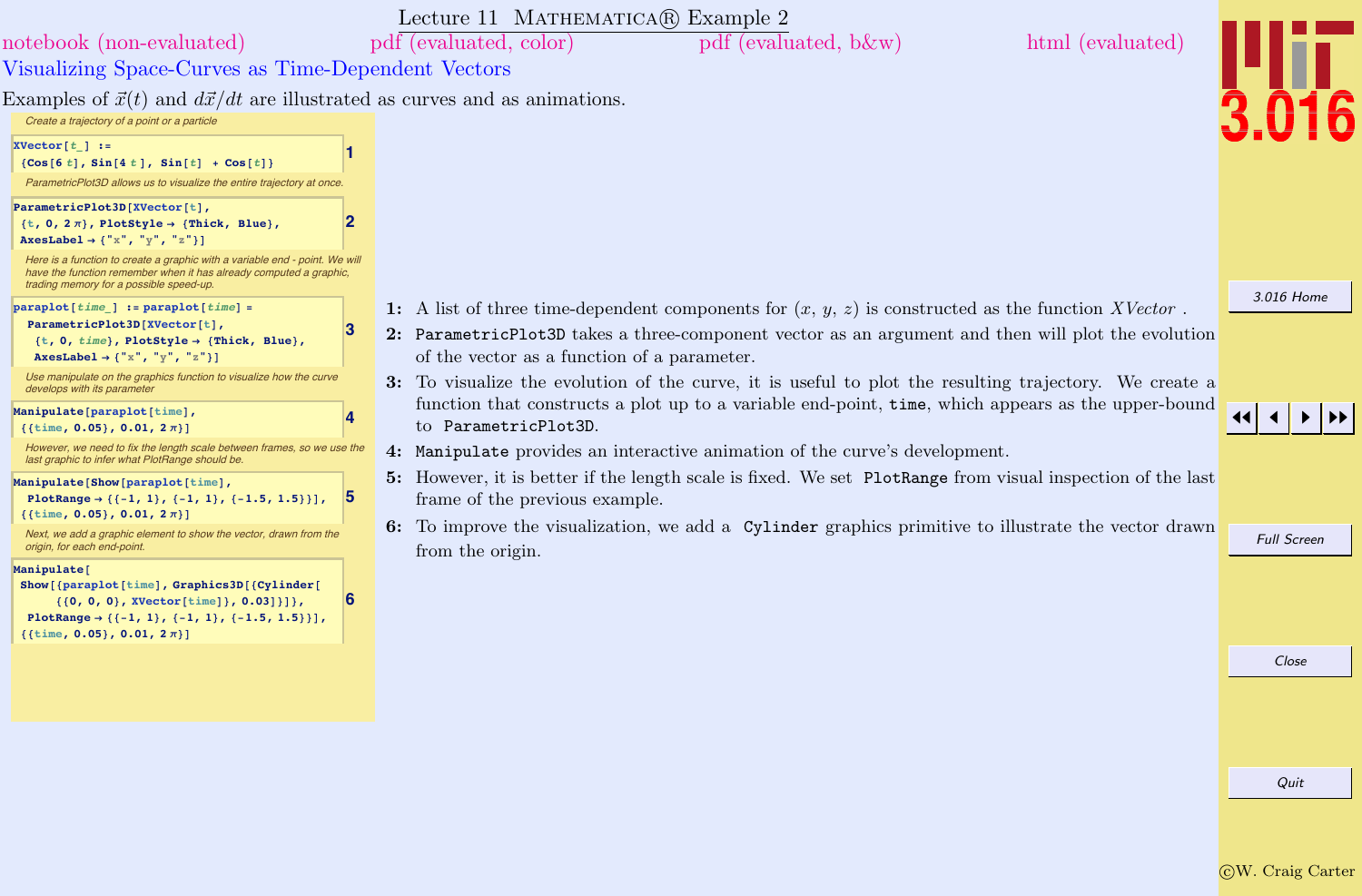# <span id="page-6-0"></span>Derivatives of Vectors

Consider a vector,  $\vec{p}$ , as a point in space. If that vector is a function of a real continuous parameter, for instance, t, then  $\vec{p}(t)$ represents the loci as a function of a parameter.

If  $\vec{p}(t)$  is continuous, then it sweeps out a continuous curve as t changes continuously. It is very natural to think of t as time and  $\vec{p}(t)$  as the trajectory of a particle—such a trajectory would be continuous if the particle does not disappear at one instant, t, and then reappear an instant later,  $t + dt$ , some finite distance distance away from  $\vec{p}(t)$ .

If  $\vec{p}(t)$  is continuous, then the limit is:

$$
\frac{d\vec{p}(t)}{dt} = \lim_{\Delta t \to 0} \frac{\vec{p}(t + \Delta t) - \vec{p}(t)}{\Delta t}
$$
\n(11-5)

Notice that the numerator inside the limit is a vector and the denominator is a scalar; so, the derivative is also a vector. Think about the equation geometrically—it should be apparent that the vector represented by the derivative is locally tangent to the curve that is traced out by the points  $\vec{p}(t - dt)$ ,  $\vec{p}(t)$   $\vec{p}(t + dt)$ , etc.



Full Screen

Close

[3.016 Home](http://pruffle.mit.edu/3.016-2012/)



Quit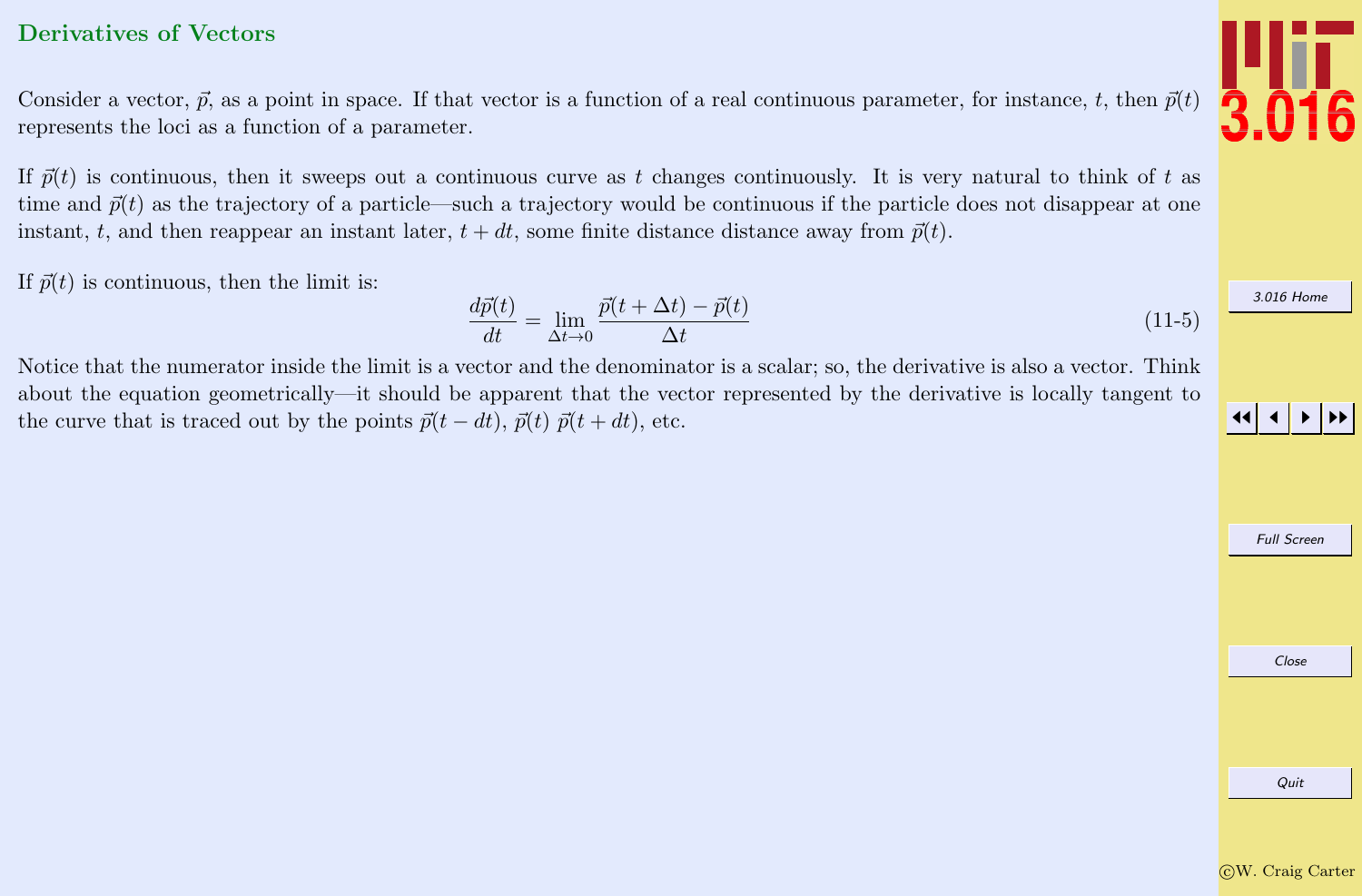<span id="page-7-0"></span>

| notebook (non-evaluated)<br>Visualizing Time-Dependent Vectors and their Derivatives                                                                                                                                                                                                                                                                                                                                                                                        |   | Lecture 11 MATHEMATICA(R) Example 3<br>pdf (evaluated, color)<br>html (evaluated)<br>pdf (evaluated, b&w)                                                                                                                                                                                                                                                                                                                                                                                                                                                                                                                                                                                                                       |                    |
|-----------------------------------------------------------------------------------------------------------------------------------------------------------------------------------------------------------------------------------------------------------------------------------------------------------------------------------------------------------------------------------------------------------------------------------------------------------------------------|---|---------------------------------------------------------------------------------------------------------------------------------------------------------------------------------------------------------------------------------------------------------------------------------------------------------------------------------------------------------------------------------------------------------------------------------------------------------------------------------------------------------------------------------------------------------------------------------------------------------------------------------------------------------------------------------------------------------------------------------|--------------------|
| Examples of $\vec{x}(t)$ and $d\vec{x}/dt$ are illustrated as curves and as animations.<br>The local derivative of the vector that we visualized above: $\vec{v} = \frac{d\vec{x}}{dt}$                                                                                                                                                                                                                                                                                     |   |                                                                                                                                                                                                                                                                                                                                                                                                                                                                                                                                                                                                                                                                                                                                 |                    |
| Simplify[D[XVector[t], t]]<br>Write out a function for the derivative:                                                                                                                                                                                                                                                                                                                                                                                                      |   |                                                                                                                                                                                                                                                                                                                                                                                                                                                                                                                                                                                                                                                                                                                                 |                    |
| $dxdt[s]$ :=<br>$\{-6\sin[6 s]$ , $4\cos[4 s]$ , $\cos[s]$ - $\sin[s]$ }                                                                                                                                                                                                                                                                                                                                                                                                    | 2 |                                                                                                                                                                                                                                                                                                                                                                                                                                                                                                                                                                                                                                                                                                                                 |                    |
| $dxdtplot[time]$ :=<br>ParametricPlot3D[dxdt[t], {t, 0, time},<br>PlotStyle $\rightarrow$ {Thick, Darker[Red]},<br>AxesLabel $\rightarrow$ {"x", "y", "z"}]<br>dxdtplot $[2 \pi]$                                                                                                                                                                                                                                                                                           | 3 |                                                                                                                                                                                                                                                                                                                                                                                                                                                                                                                                                                                                                                                                                                                                 | 3.016 Home         |
| Manipulate <sup>[</sup><br>Show [paraplot[time], dxdtplot[time],<br>Graphics3D[{<br>{Lighter[Blue], Cylinder[<br>$\{(0, 0, 0), XVector[\text{time}]\}, 0.1]\},$<br>{Lighter[Red], Cylinder[<br>$\{\{0, 0, 0\}, \text{dxdt}[\text{time}]\}, 0.1]\}$<br>} ], PlotRange $\rightarrow$ { {-6, 6}, {-4, 4},<br>$\{-1.5, 1.5\}\}\$ , {{time, 0.05}, 0.01, $2\pi\}$ ]<br>To visualize the "tangency property," we translate the derivative-vector to<br>the end of the space curve |   | 1: The derivative operator D is a <i>threadable function</i> so it will operate on each component of its vector<br>argument; thus, we can obtain the vector derivative by operating on the entire vector.<br>2: The derivative-vector $d\vec{x}/dt$ is encoded as a function.<br>3: The derivative of the space-curve (from the above example) is visualized with a function that calls<br>ParameticPlot3D. Because the space curve is differentiable and periodic, its derivative should be<br>periodic as well, but it appears to not be periodic.<br>4: Using Manipulate reveals that the function is periodic.<br>Here, we repeat the interactive example, but use Translate to move the visualized derivative-vector<br>5: |                    |
| Manipulate <sup>[</sup><br>Show [paraplot[time], dxdtplot[time],                                                                                                                                                                                                                                                                                                                                                                                                            |   | to the end of the curve. This will give a visual demonstration of the tangent behavior of the derivative.                                                                                                                                                                                                                                                                                                                                                                                                                                                                                                                                                                                                                       | <b>Full Screen</b> |
| Graphics3D[{<br>{Lighter[Blue], Cylinder[<br>$\{(0, 0, 0\},$ XVector[time]}, 0.1]},<br>{Lighter[Red], Translate[<br>Cylinder $[{0, 0, 0}, \text{dxdt[time]}$ , 0.1],<br><b>XVector</b> [time]]}<br>} ], PlotRange $\rightarrow$ { {-6, 6}, {-6, 6},                                                                                                                                                                                                                         |   |                                                                                                                                                                                                                                                                                                                                                                                                                                                                                                                                                                                                                                                                                                                                 |                    |
| $\{-4, 4\}\}\$ , {{time, 0.05}, 0.01, $2\pi\}$ ]                                                                                                                                                                                                                                                                                                                                                                                                                            |   |                                                                                                                                                                                                                                                                                                                                                                                                                                                                                                                                                                                                                                                                                                                                 | Close              |
|                                                                                                                                                                                                                                                                                                                                                                                                                                                                             |   |                                                                                                                                                                                                                                                                                                                                                                                                                                                                                                                                                                                                                                                                                                                                 |                    |
|                                                                                                                                                                                                                                                                                                                                                                                                                                                                             |   |                                                                                                                                                                                                                                                                                                                                                                                                                                                                                                                                                                                                                                                                                                                                 | Quit               |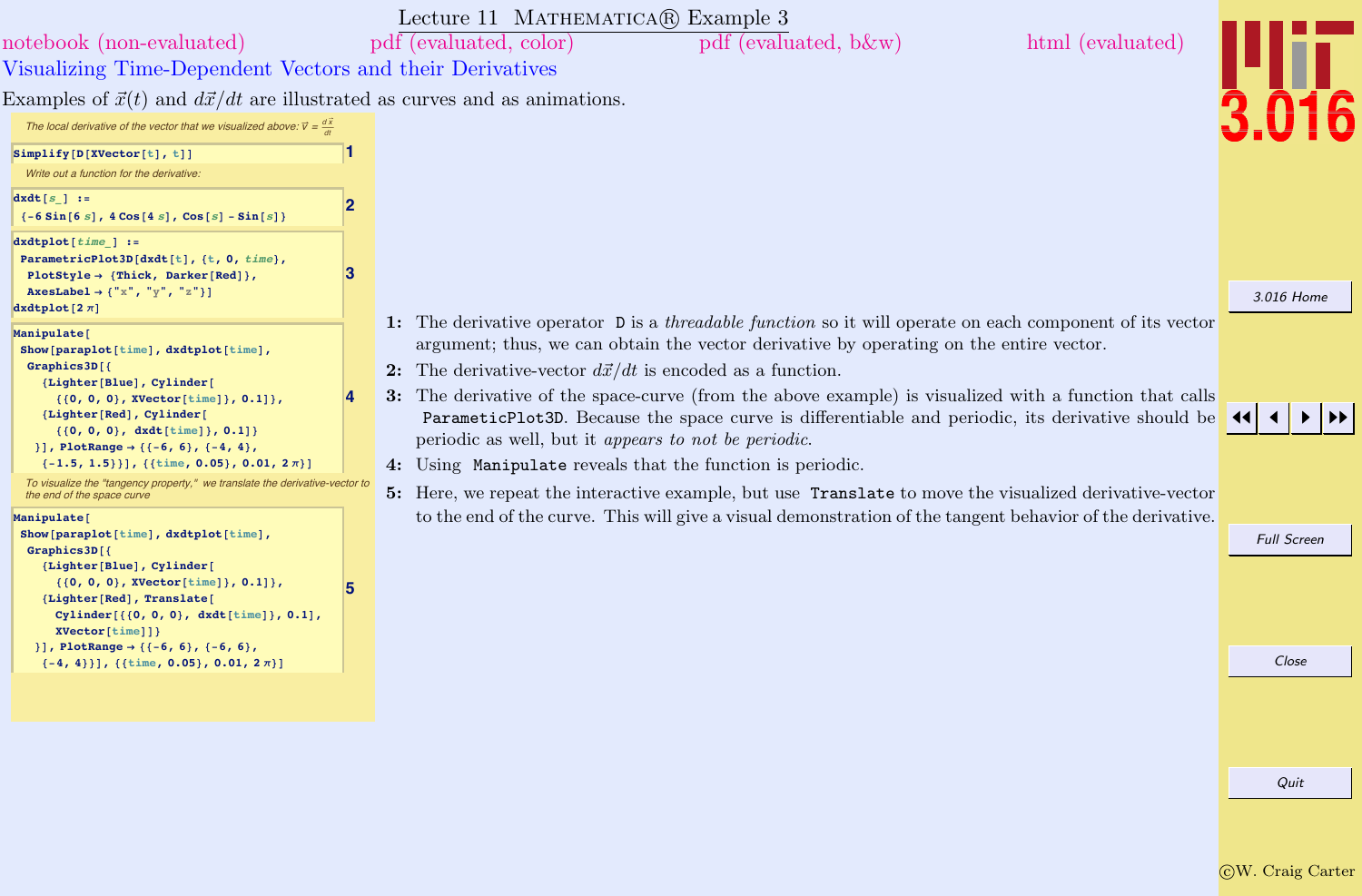## <span id="page-8-0"></span>Review: Partial and total derivatives

One might also consider that a time- and space-dependent vector field, for instance  $\vec{E}(x, y, z, t) = \vec{E}(\vec{x}, t)$  could be the force on a unit charge located at  $\vec{x}$  and at time t.

Here, there are many different things which might be varied and which give rise to a derivative. Such questions might be:

- 1. How does the force on a unit charge differ for two nearby unit-charge particles, say at  $(x, y, z)$  and at  $(x, y + \Delta y, z)$ ?
- 2. How does the force on a unit charge located at  $(x, y, z)$  vary with time?
- 3. How does the force on a particle change as the particle traverses some path  $(x(t), y(t), z(t))$  in space?

Each question has the "flavor" of a derivative, but each is asking a different question. So a different kind of derivative should exist for each type of question.

The first two questions are of the nature, "How does a quantity change if only one of its variables changes and the others are held fixed?" The kind of derivative that applies is the partial derivative.

The last question is of the nature "How does a quantity change when all of its variables depend on a single variable?" The kind of derivative that applies is the total derivative. The answers are:

1.

2.

$$
\frac{\partial \vec{E}(x, y, z, t)}{\partial y} = \left(\frac{\partial \vec{E}}{\partial y}\right)_{\text{constant}, z, z, t}
$$
\n(11-6)

$$
\frac{\partial \vec{E}(x, y, z, t)}{\partial t} = \left(\frac{\partial \vec{E}}{\partial t}\right)_{\text{constant}, x, y, z}
$$
\n(11-7)



[3.016 Home](http://pruffle.mit.edu/3.016-2012/)

JJ J I II

Full Screen

Close Quit

c W. Craig Carter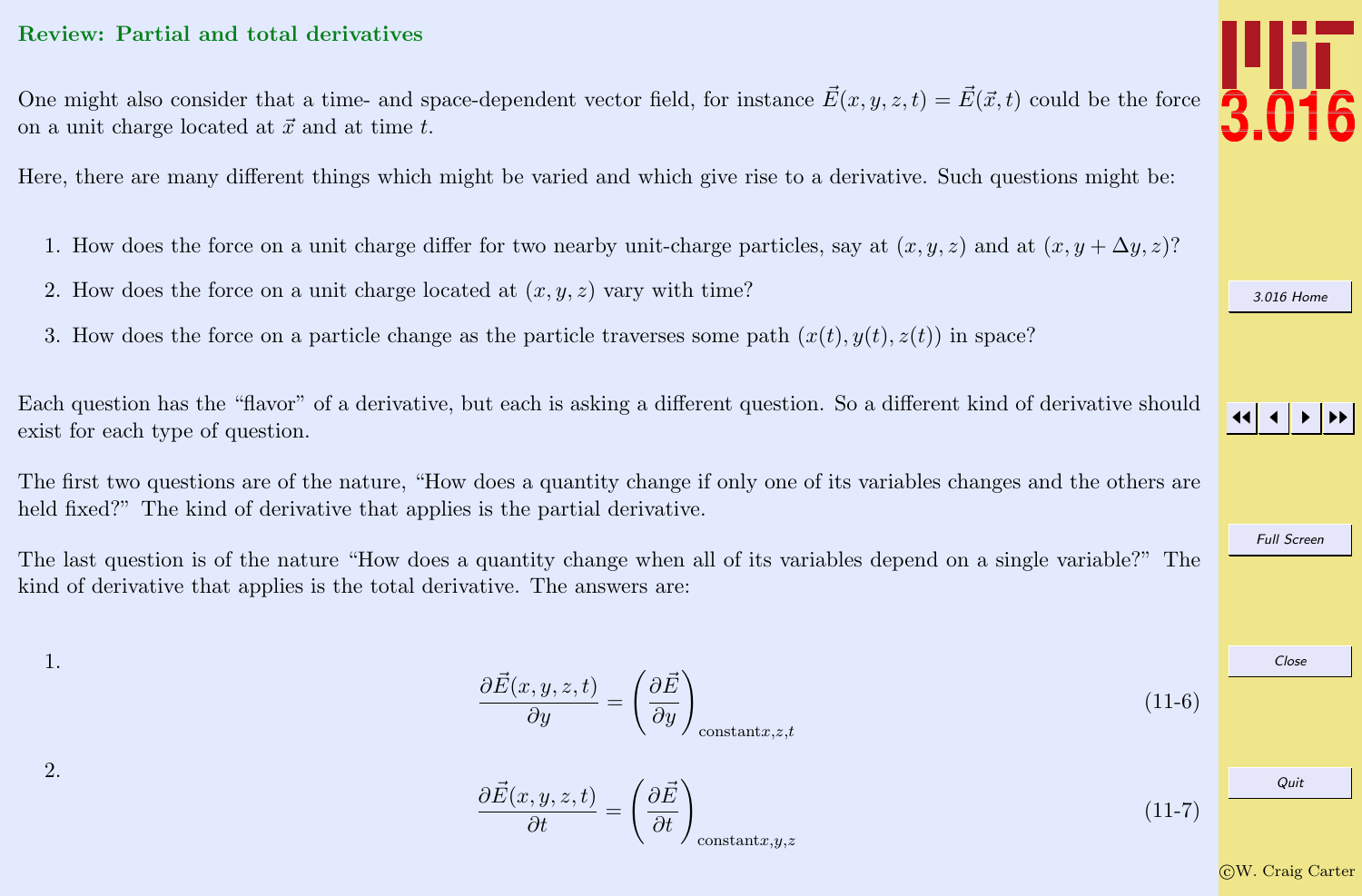$$
\frac{d\vec{E}(x(t), y(t), z(t), t)}{dt} = \frac{\partial \vec{E}}{\partial x}\frac{dx}{dt} + \frac{\partial \vec{E}}{\partial y}\frac{dy}{dt} + \frac{\partial \vec{E}}{\partial z}\frac{dz}{dt} + \frac{\partial \vec{E}}{\partial t}\frac{dt}{dt} = \nabla \vec{E}(\vec{x}(t), t) \cdot \frac{d\vec{x}}{dt} + \frac{\partial \vec{E}}{\partial t}
$$

#### <span id="page-9-0"></span>Time-Dependent Scalar and Vector Fields

A physical quantity that is spatially variable is often called a spatial field. It is a particular case of a field quantity.

Such fields can be simple scalars, such as the altitude as a function of east and west in a topographical map. Vectors can also be field quantities, such as the direction uphill and steepness on a topographical map— this is an example of how each scalar field is naturally associated with its *gradient field*. Higher dimensional objects, such as stress and strain, can also be field quantities.

Fields that evolve in time are *time-dependent fields* and appear frequently in physical models. Because time-dependent 3D spatial fields are four-dimensional objects, animation is frequently used to visualize them.

For a working example, consider the time-evolution of "ink concentration"  $c(x, y, t)$  of a very small spot of ink spilled on absorbent paper at  $x = y = 0$  and at time  $t = 0$ . This example could be modeled with Fick's first law:

$$
\vec{J} = -D\nabla c(x, y, t) = -D\left(\frac{\partial c}{\partial x} + \frac{\partial c}{\partial y}\right)
$$
(11-9)

where D is the diffusivity that determines "how fast" the ink moves for a given gradient  $\nabla c$ , and  $\vec{J}$  is a time-dependent vector that represents "rate of ink flow past a unit-length line segment oriented perpendicular to  $J$ . This leads to the two-dimensional diffusion equation

$$
\frac{\partial c}{\partial t} = D \left( \frac{\partial^2 c}{\partial x^2} + \frac{\partial^2 c}{\partial y^2} \right) \tag{11-10}
$$

For this example, the solution,  $c(x, y, t)$  is given by

$$
c(x, y, t) = \frac{c_o}{4\pi Dt}e^{-\frac{x^2 + y^2}{4Dt}}
$$
\n(11-11)

where  $c<sub>o</sub>$  is the initial concentration of ink.



 $(11-8)$ 

[3.016 Home](http://pruffle.mit.edu/3.016-2012/)

JJ J I II

Full Screen

Close

Quit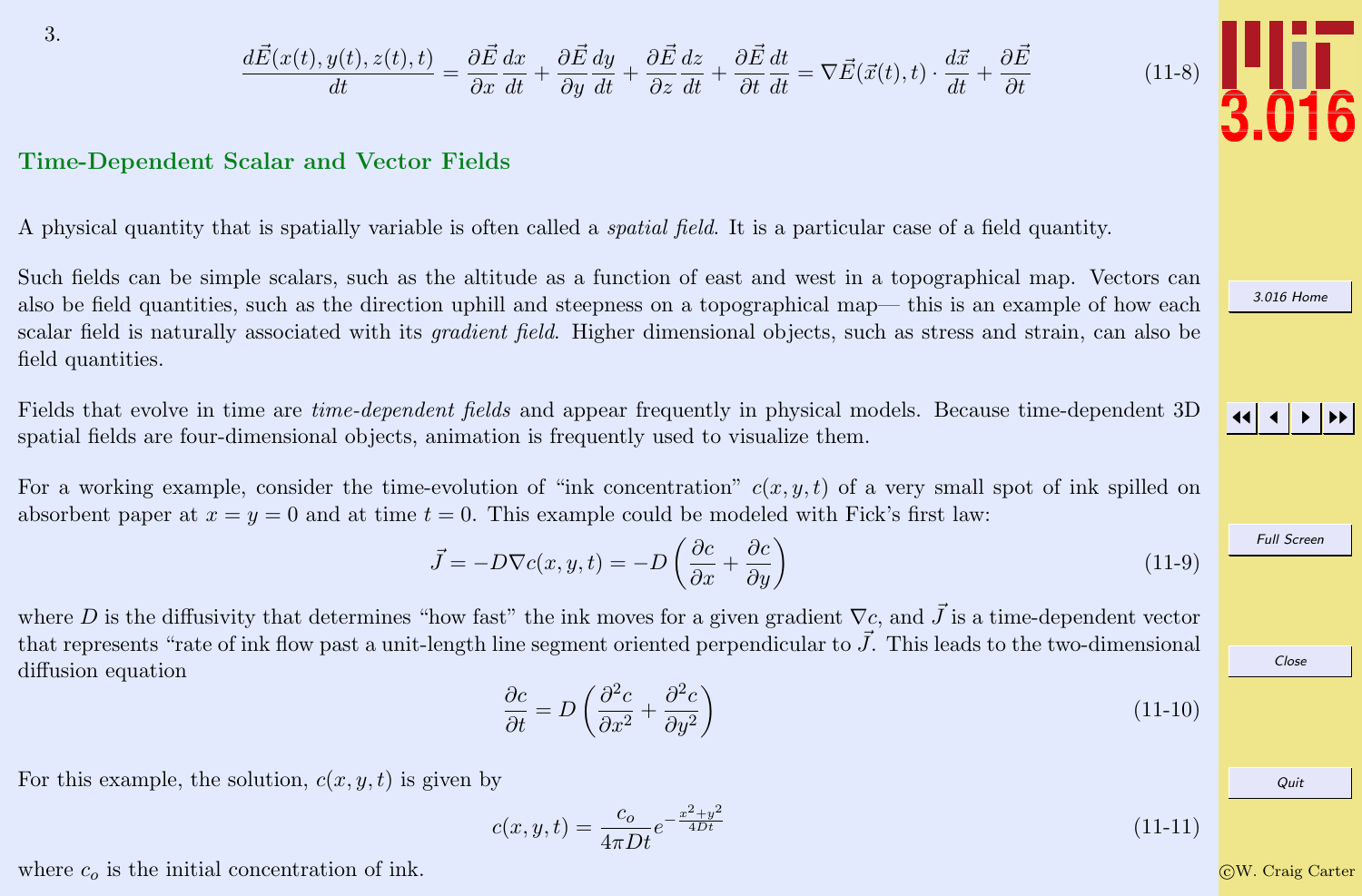<span id="page-10-0"></span>

|                                                                                                                                                                                                                                                      |                         | Lecture 11 MATHEMATICA(R) Example 4                                                                                                                                                                                                                                                                                       |                    |
|------------------------------------------------------------------------------------------------------------------------------------------------------------------------------------------------------------------------------------------------------|-------------------------|---------------------------------------------------------------------------------------------------------------------------------------------------------------------------------------------------------------------------------------------------------------------------------------------------------------------------|--------------------|
| notebook (non-evaluated)                                                                                                                                                                                                                             |                         | pdf (evaluated, color)<br>html (evaluated)<br>pdf (evaluated, b&w)                                                                                                                                                                                                                                                        |                    |
| Visualizing a Solution to the Diffusion Equation                                                                                                                                                                                                     |                         |                                                                                                                                                                                                                                                                                                                           |                    |
|                                                                                                                                                                                                                                                      |                         | The solution to a 2D diffusion equation in the infinite plane with rectangular initial conditions $c(-a/2 < x < a/2, -b/2 < y < b/2, t =$                                                                                                                                                                                 |                    |
|                                                                                                                                                                                                                                                      |                         | $(0) = 1$ and $c( x  > a/2,  y  > b/2, t = 0) = 0$ is visualized and will serve as an example of the flux (or time-dependent gradient) field in                                                                                                                                                                           |                    |
| the following example.                                                                                                                                                                                                                               |                         |                                                                                                                                                                                                                                                                                                                           |                    |
| $concentration =$<br>$($ (xsource-x) $2 +$ (ysource-y) $2)$<br>Exp<br>4 Diffusivity t<br>Integrate<br>4 Pi Diffusivity t<br>${xsource, -a/2, a/2},$<br>$\{ysource, -b/2, b/2\},$<br>Assumptions $\rightarrow$ Diffusivity > 0 & & t > 0 & &          |                         |                                                                                                                                                                                                                                                                                                                           |                    |
| $a > 0$ & $b > 0$ & $x \in$ Reals & $y \in$ Reals                                                                                                                                                                                                    |                         | 1: This is the solution to the stated problem. It is obtained by integrating the appropriate Green's                                                                                                                                                                                                                      | 3.016 Home         |
| $aspectRatio = 3;$<br>$b =$ aspectRatio a;<br>length = $a$ ;<br>time = $length ^2 / Diffusivity;$<br><b>ScaleRules =</b><br>$\{t \rightarrow \tau \text{ time}, x \rightarrow \xi \text{ length}, y \rightarrow \eta \text{ length}\}\;$             |                         | function which will be discussed in a later lecture. We use physical Assumptions in the call to<br>Integrate.<br>2: We set a model parameter (aspectRatio) for the shape of the initial rectangle, and then define a<br>characteristic length and time in terms of quantities that appear in the model.<br>A set of rules |                    |
| $scaledcone =$<br>Simplify [concentration /. ScaleRules,<br>Assumptions $\rightarrow$ a > 0]                                                                                                                                                         | 3                       | are defined, ScaleRules, that can be applied to the solution to create a non-dimensional model the<br>problem.<br>3: The re-scaled solution, scaled conc, depends only on non-dimensional quantities, $\xi$ , $\eta$ , and $\tau$ .                                                                                       |                    |
| Plot3D[scaledconc /. $\tau \rightarrow 0.003$ ,<br>$\{\xi, -3, 3\}, \{\eta, -3, 3\},$ PlotRange $\rightarrow$ {0, 1},<br>MeshFunctions $\rightarrow$ {#3 &}, PlotPoints $\rightarrow$ 30,<br>$Mesh \rightarrow 5$ , MeshStyle $\rightarrow$ {Thick}] | $\overline{\mathbf{A}}$ | 4: Here is an example of the solution at $\tau = 0.003$ . We use the MeshFunctions option to Plot3D to<br>draw the five isoconcentration lines on the surface.<br>5: This will produce an interactive animation of the solution. However, because the evaluation of each                                                  | <b>Full Screen</b> |
| Manipulate [Plot3D [scaledconc /. $\tau \rightarrow$ timevar,<br>$\{\xi, -3, 3\}, \{\eta, -3, 3\},$<br>PlotRange $\rightarrow$ {0, 1}, MaxRecursion $\rightarrow$ 4],<br>${ {\{ \text{timer, 0.05} \}, 0.001, 0.1 \} }$                              | 5                       | animation-frame is likely to be slow, this visualization will be sluggish on many computers.<br>6: A simpler graphical representation is obtained with ContourPlot by plotting contours of constant<br>concentration. We pre-compute a table of plots and store the result.                                               |                    |
| $cplots =$<br>Table [ContourPlot [scaledconc /. $\tau \rightarrow$ timevar,<br>$\{\xi, -3, 3\}, \{\eta, -3, 3\},$<br>PlotRange $\rightarrow$ {0, 1}, ColorFunction $\rightarrow$<br>ColorData["TemperatureMap"]],<br>{timevar, .001, .2, .005}];     |                         | 7: The resulting animation is created from two-dimensional objects using ListAnimate on the pre-<br>computed frames.                                                                                                                                                                                                      | Close              |
| ListAnimate[cplots]                                                                                                                                                                                                                                  |                         |                                                                                                                                                                                                                                                                                                                           |                    |
|                                                                                                                                                                                                                                                      |                         |                                                                                                                                                                                                                                                                                                                           | Quit               |
|                                                                                                                                                                                                                                                      |                         |                                                                                                                                                                                                                                                                                                                           |                    |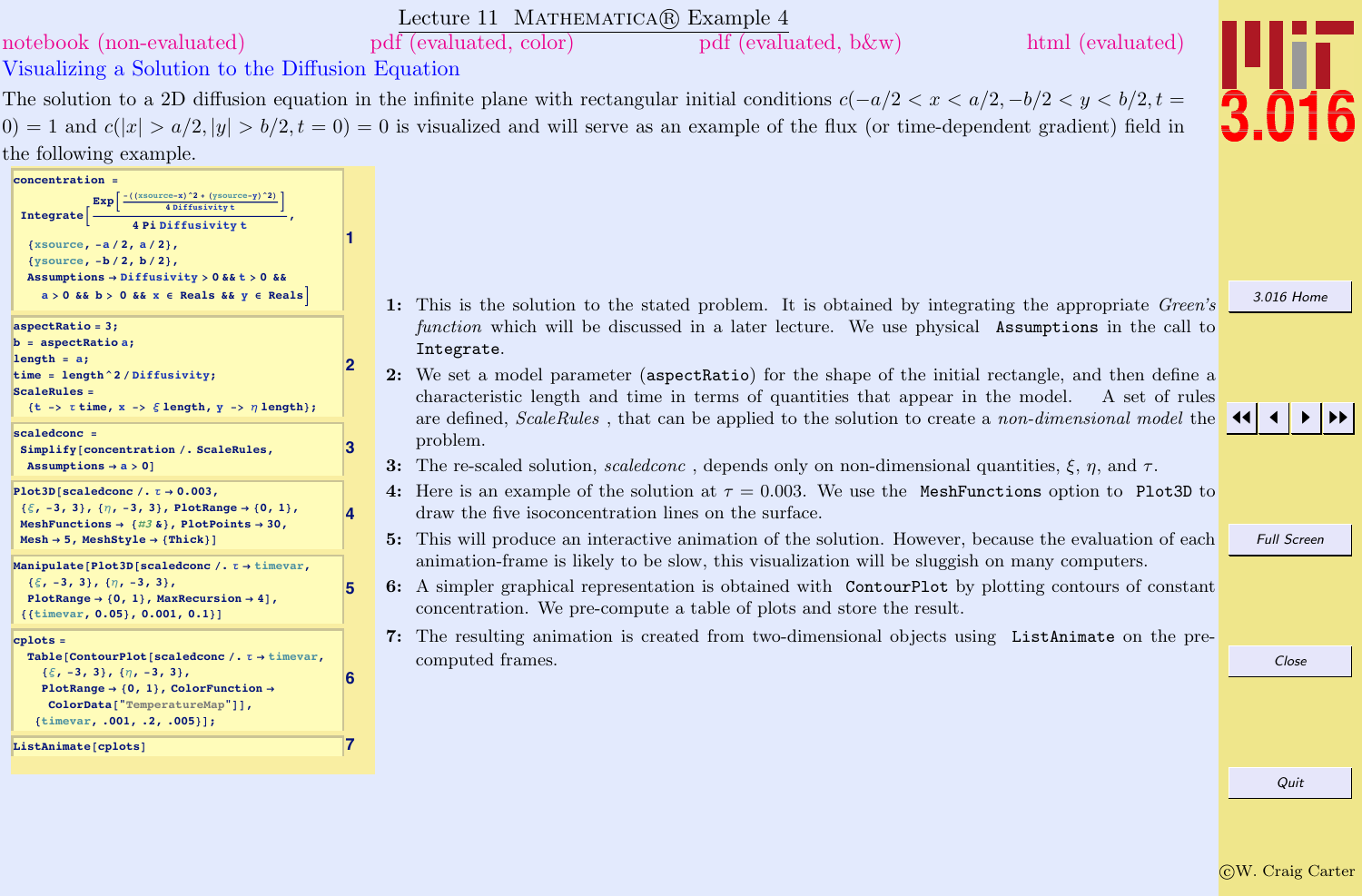<span id="page-11-0"></span>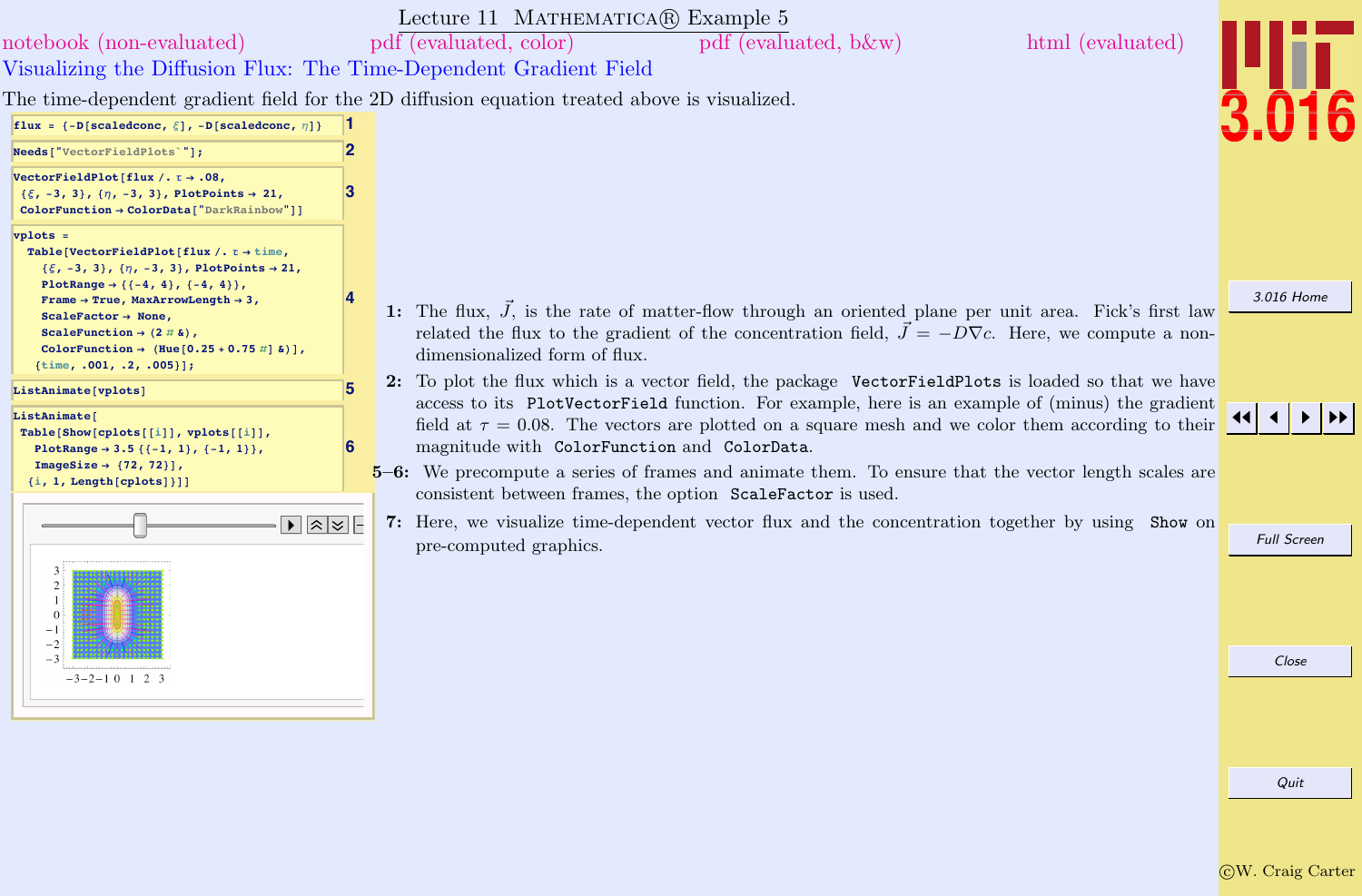#### <span id="page-12-0"></span>All vectors are not spatial

It is useful to think of vectors as spatial objects when learning about them—but one shouldn't get stuck with the idea that all vectors are points in two- or three-dimensional space. The spatial vectors serve as a good analogy to generalize an idea.

For example, consider the following chemical reaction:

Reaction:  $H_2 \frac{1}{2}O_2 \implies H_2O$ Initial:  $1 \quad 1 \quad \stackrel{\sim}{\rightarrow} \quad 0$ During Rx.:  $1 - \xi \quad 1 - \frac{1}{2}$  $\frac{1}{2}\xi$   $\Rightarrow$   $\xi$ The composition could be written as a vector:

$$
\vec{N} = \begin{pmatrix} \text{moles } H_2 \\ \text{moles } O_2 \\ \text{moles } H_2 O \end{pmatrix} = \begin{pmatrix} 1 - \xi \\ 1 - \frac{1}{2}\xi \\ \xi \end{pmatrix}
$$
 (11-12)

and the variable  $\xi$  plays the role of the "extent" of the reaction—so the composition variable  $\vec{N}$  lives in a reaction-extent  $(\xi)$ space of chemical species.

Full Screen

Quit



[3.016 Home](http://pruffle.mit.edu/3.016-2012/)

JJ J I II

Close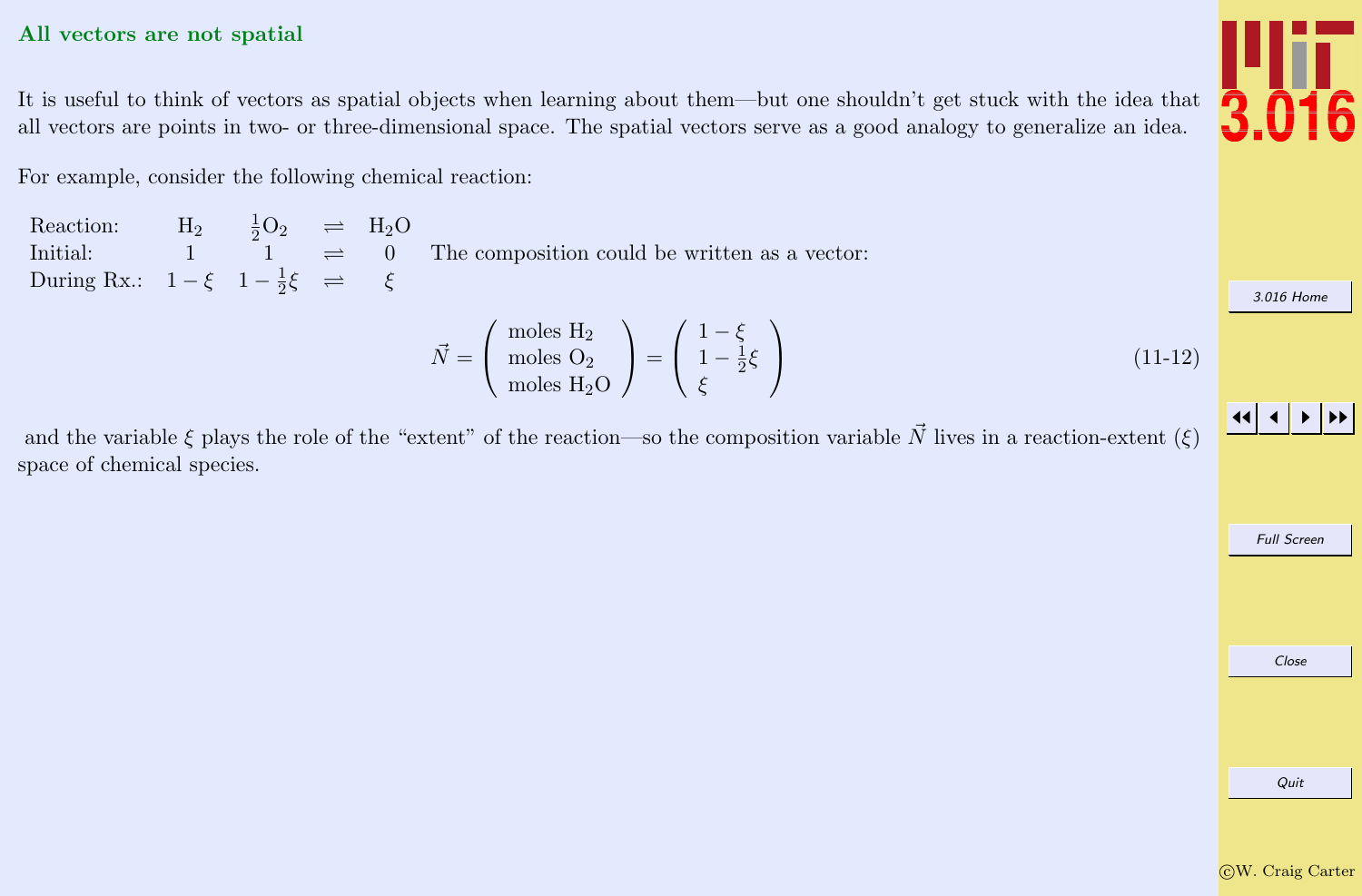# Index

animation example a vector and its trajectory, [141](#page-5-0)  $\texttt{Assumptions},\,146$  $\texttt{Assumptions},\,146$ characteristic length, time for diffusion equation, [146](#page-10-0)  $\texttt{Coefficient},\,140$  $\texttt{Coefficient},\,140$ ColorData , [147](#page-11-0) ColorFunction , [147](#page-11-0) ContourPlot, [146](#page-10-0)  $C$ ross,  $140\,$  $140\,$ cross product, [140](#page-4-0) geometric interpretation, [139](#page-3-0) curves in space examples of, [141](#page-5-0) , [143](#page-7-0) Cylinder , [141](#page-5-0) D , [143](#page-7-0) Det,  $140\,$  $140\,$ diffusion equation example planar solution rectangular initial conditions, [146](#page-10-0) Example function ScaleRules, [146](#page-10-0) XVector, [141](#page-5-0) scaledconc, [146](#page-10-0)

extent of chemical reaction, [148](#page-12-0)

Fick's first law, [145](#page-9-0) , [147](#page-11-0) flux, [145](#page-9-0) visualization of, [147](#page-11-0) gradient field, [145](#page-9-0) gradient fields visualization of, [147](#page-11-0) Green's function, [146](#page-10-0)  $\tt ListAnimate, 146$  $\tt ListAnimate, 146$  $\texttt{Manipulate},\, 141,\, 143$  $\texttt{Manipulate},\, 141,\, 143$  $\texttt{Manipulate},\, 141,\, 143$  $\texttt{Manipulate},\, 141,\, 143$ Mathematica function Assumptions, [146](#page-10-0) Coefficient, [140](#page-4-0) ColorData, [147](#page-11-0) ColorFunction, [147](#page-11-0) ContourPlot, [146](#page-10-0) Cross, [140](#page-4-0) Cylinder, [141](#page-5-0) Det, [140](#page-4-0) D, [143](#page-7-0) ListAnimate, [146](#page-10-0) Manipulate, [141](#page-5-0) , [143](#page-7-0) MeshFunctions, [146](#page-10-0) ParameticPlot3D, [143](#page-7-0) ParametricPlot3D, [141](#page-5-0) Plot3D, [146](#page-10-0) PlotRange, [141](#page-5-0) PlotVectorField, [147](#page-11-0) ScaleFactor, [147](#page-11-0) Show, [147](#page-11-0) Translate, [143](#page-7-0) Mathematica package



| 3.016 Home           |  |                    |  |  |  |
|----------------------|--|--------------------|--|--|--|
|                      |  |                    |  |  |  |
|                      |  |                    |  |  |  |
| $\blacktriangleleft$ |  |                    |  |  |  |
|                      |  |                    |  |  |  |
|                      |  |                    |  |  |  |
|                      |  | <b>Full Screen</b> |  |  |  |
|                      |  |                    |  |  |  |
|                      |  |                    |  |  |  |
|                      |  | Close              |  |  |  |
|                      |  |                    |  |  |  |
|                      |  |                    |  |  |  |
|                      |  |                    |  |  |  |
|                      |  | Quit               |  |  |  |
|                      |  |                    |  |  |  |

c W. Craig Carter